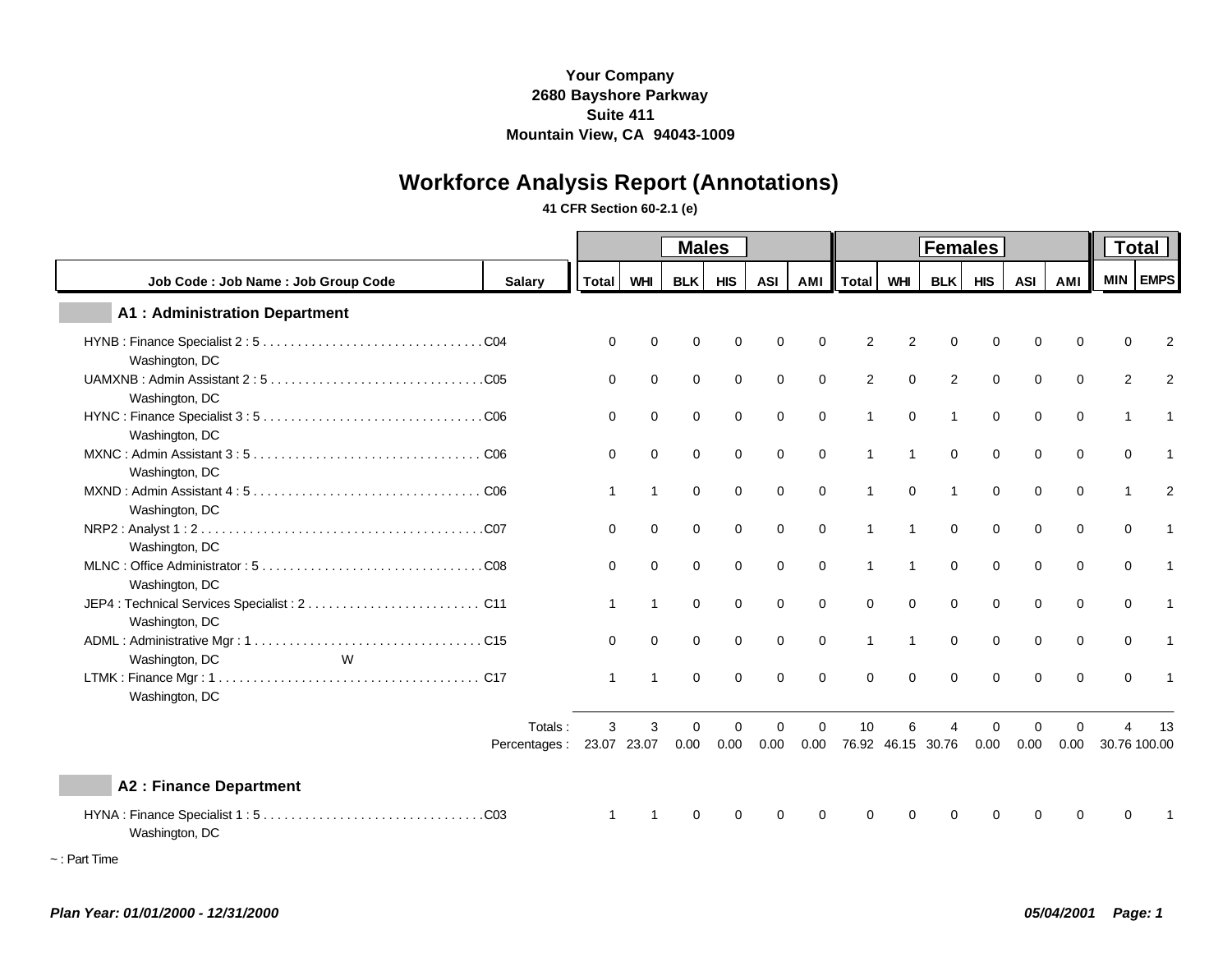# **Workforce Analysis Report (Annotations)**

### **41 CFR Section 60-2.1 (e)**

|                                    |               |              |                | <b>Males</b> |             |             |             | <b>Females</b> |            |                |             |             |             |          | <b>Total</b> |  |  |
|------------------------------------|---------------|--------------|----------------|--------------|-------------|-------------|-------------|----------------|------------|----------------|-------------|-------------|-------------|----------|--------------|--|--|
| Job Code: Job Name: Job Group Code | <b>Salary</b> | <b>Total</b> | <b>WHI</b>     | <b>BLK</b>   | HIS         | <b>ASI</b>  | AMI         | <b>Total</b>   | <b>WHI</b> | <b>BLK</b>     | <b>HIS</b>  | <b>ASI</b>  | <b>AMI</b>  | MIN EMPS |              |  |  |
| Washington, DC                     |               | $\Omega$     | $\Omega$       | $\Omega$     | $\Omega$    | $\Omega$    | $\Omega$    |                |            | $\Omega$       | $\Omega$    | $\Omega$    | $\Omega$    | $\Omega$ |              |  |  |
| Washington, DC                     |               |              |                | 0            | 0           | $\mathbf 0$ | $\mathbf 0$ | 3              | 3          | $\mathbf 0$    | $\mathbf 0$ | 0           | 0           | $\Omega$ |              |  |  |
| Washington, DC                     |               | $\Omega$     | $\Omega$       | $\mathbf 0$  | $\mathbf 0$ | $\Omega$    | $\Omega$    | 3              | 3          | $\mathbf 0$    | $\Omega$    | $\Omega$    | $\Omega$    | $\Omega$ | 3            |  |  |
| Washington, DC                     |               |              |                | $\mathbf 0$  | $\mathbf 0$ | $\mathbf 0$ | $\mathbf 0$ | $\Omega$       | $\Omega$   | $\mathbf 0$    | $\Omega$    | $\Omega$    | $\mathbf 0$ | $\Omega$ |              |  |  |
| Washington, DC                     |               |              | $\overline{1}$ | $\mathbf 0$  | $\mathbf 0$ | $\mathbf 0$ | $\mathbf 0$ | $\Omega$       | $\Omega$   | $\mathbf 0$    | $\mathbf 0$ | $\mathbf 0$ | $\mathbf 0$ | $\Omega$ |              |  |  |
| Washington, DC                     |               | $\Omega$     | $\mathbf 0$    | $\mathbf 0$  | $\mathbf 0$ | $\mathbf 0$ | $\mathbf 0$ | $\mathbf 1$    | $\Omega$   | $\overline{1}$ | $\mathbf 0$ | 0           | $\mathbf 0$ | 1        |              |  |  |
| Washington, DC                     |               | $\Omega$     | $\Omega$       | $\Omega$     | $\Omega$    | $\Omega$    | $\Omega$    |                |            | $\Omega$       | $\Omega$    | $\Omega$    | $\Omega$    | $\Omega$ |              |  |  |
| Washington, DC                     |               | $\Omega$     | $\mathbf 0$    | $\mathbf 0$  | $\mathbf 0$ | $\mathbf 0$ | $\mathbf 0$ | $\mathbf 1$    |            | $\Omega$       | $\Omega$    | $\mathbf 0$ | $\mathbf 0$ | $\Omega$ |              |  |  |
| Washington, DC                     |               |              |                | $\Omega$     | $\mathbf 0$ | $\Omega$    | $\Omega$    | $\Omega$       | $\Omega$   | $\Omega$       | $\Omega$    | $\Omega$    | $\Omega$    | $\Omega$ |              |  |  |
| Washington, DC                     |               | 0            | $\mathbf 0$    | $\mathbf 0$  | $\mathbf 0$ | $\mathbf 0$ | $\mathbf 0$ | $\mathbf 1$    |            | $\mathbf 0$    | $\mathbf 0$ | $\mathbf 0$ | $\mathbf 0$ | 0        |              |  |  |
| Washington, DC                     |               | $\Omega$     | $\Omega$       | $\Omega$     | $\Omega$    | $\Omega$    | $\Omega$    |                |            | $\Omega$       | $\Omega$    | $\Omega$    | $\mathbf 0$ | $\Omega$ |              |  |  |
| Washington, DC                     |               | $\Omega$     | $\Omega$       | $\Omega$     | $\mathbf 0$ | $\mathbf 0$ | $\Omega$    | $\overline{1}$ |            | $\Omega$       | $\Omega$    | $\Omega$    | $\Omega$    | $\Omega$ |              |  |  |
| Washington, DC                     |               |              | -1             | $\mathbf 0$  | $\mathbf 0$ | $\mathbf 0$ | $\Omega$    | $\Omega$       | $\Omega$   | $\Omega$       | $\Omega$    | $\mathbf 0$ | $\mathbf 0$ | $\Omega$ |              |  |  |
| Washington, DC                     |               | $\Omega$     | $\Omega$       | $\Omega$     | $\Omega$    | $\Omega$    | $\Omega$    |                |            | $\Omega$       | $\Omega$    | $\Omega$    | $\Omega$    | $\Omega$ |              |  |  |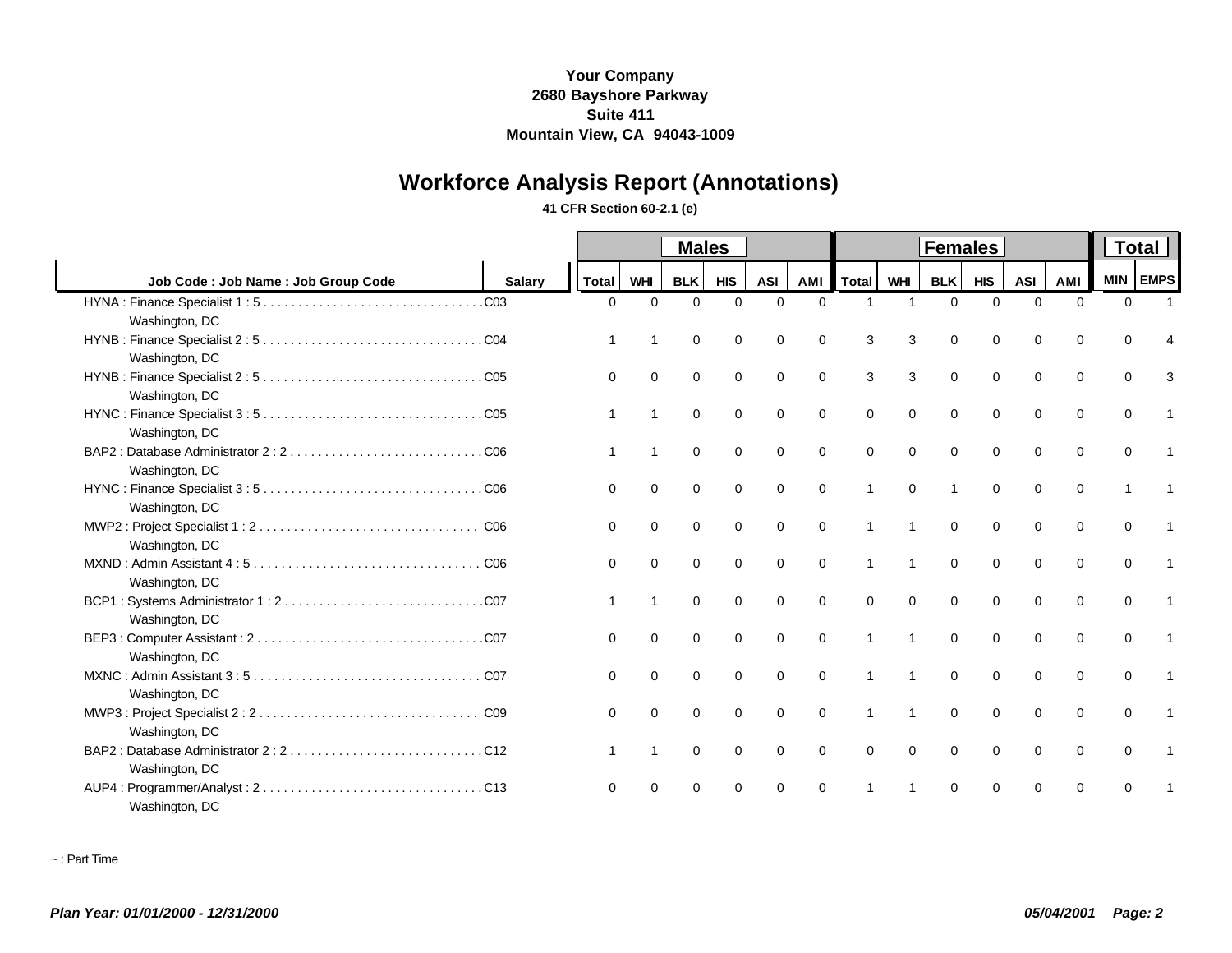# **Workforce Analysis Report (Annotations)**

### **41 CFR Section 60-2.1 (e)**

|                                        |                        |                |                | <b>Males</b>   |             |             |             | <b>Females</b> |             |             |             |             |             |                                | <b>Total</b>   |  |  |
|----------------------------------------|------------------------|----------------|----------------|----------------|-------------|-------------|-------------|----------------|-------------|-------------|-------------|-------------|-------------|--------------------------------|----------------|--|--|
| Job Code: Job Name: Job Group Code     | <b>Salarv</b>          | <b>Total</b>   | <b>WHI</b>     | <b>BLK</b>     | <b>HIS</b>  | <b>ASI</b>  | AMI         | <b>Total</b>   | <b>WHI</b>  | <b>BLK</b>  | <b>HIS</b>  | <b>ASI</b>  | AMI         | <b>MIN</b>                     | EMPS           |  |  |
| Washington, DC                         |                        | $\mathbf 1$    | $\overline{1}$ | $\mathbf 0$    | $\Omega$    | $\Omega$    | $\Omega$    | $\Omega$       | $\Omega$    | $\Omega$    | $\Omega$    | $\Omega$    | $\Omega$    | $\mathbf 0$                    | $\overline{1}$ |  |  |
| Washington, DC                         |                        |                |                | $\mathbf 0$    | $\mathbf 0$ | $\mathbf 0$ | $\mathbf 0$ | $\mathbf 0$    | $\mathbf 0$ | $\mathbf 0$ | 0           | $\mathbf 0$ | $\mathbf 0$ | $\mathbf 0$                    |                |  |  |
| LTMK: Finance Mgr: 1<br>Washington, DC |                        |                |                | $\mathbf 0$    | $\Omega$    | $\Omega$    | $\Omega$    | $\Omega$       | $\Omega$    | $\Omega$    | $\Omega$    | $\Omega$    | $\Omega$    | $\Omega$                       |                |  |  |
|                                        | Totals:                | 9              | 9              | $\Omega$       | ∩           | $\Omega$    | $\Omega$    | 14             | 13          |             | $\Omega$    | ∩           | $\Omega$    |                                | 23             |  |  |
|                                        | Percentages:           | 39.13          | 39.13          | 0.00           | 0.00        | 0.00        | 0.00        | 60.86          | 56.52       | 4.34        | 0.00        | 0.00        | 0.00        | 4.34 100.00                    |                |  |  |
| <b>A3: Engineering Department</b>      |                        |                |                |                |             |             |             |                |             |             |             |             |             |                                |                |  |  |
| Washington, DC                         |                        | $\Omega$       | $\Omega$       | $\Omega$       | $\Omega$    | $\Omega$    | $\Omega$    |                | $\Omega$    | $\Omega$    |             | $\Omega$    | $\Omega$    |                                |                |  |  |
| Washington, DC                         |                        |                |                | $\mathbf 0$    | $\mathbf 0$ | $\mathbf 0$ | $\mathbf 0$ | $\mathbf 0$    | $\Omega$    | $\mathbf 0$ | $\mathbf 0$ | $\Omega$    | $\mathbf 0$ | $\Omega$                       |                |  |  |
| Washington, DC                         |                        |                | $\mathbf 0$    | $\overline{1}$ | $\mathbf 0$ | $\mathbf 0$ | $\mathbf 0$ | $\mathbf 0$    | $\Omega$    | $\mathbf 0$ | $\mathbf 0$ | $\Omega$    | $\mathbf 0$ |                                |                |  |  |
| Washington, DC                         |                        |                |                | $\mathbf 0$    | $\Omega$    | $\Omega$    | $\Omega$    | $\Omega$       | $\Omega$    | $\Omega$    | $\Omega$    | $\Omega$    | $\Omega$    | $\Omega$                       |                |  |  |
| Washington, DC                         |                        |                | -1             | $\mathbf 0$    | $\mathbf 0$ | $\mathbf 0$ | $\mathbf 0$ | 0              | $\Omega$    | $\mathbf 0$ | $\mathbf 0$ | $\Omega$    | $\mathbf 0$ | $\mathbf 0$                    |                |  |  |
| Washington, DC                         |                        |                | $\overline{1}$ | $\mathbf 0$    | $\mathbf 0$ | $\mathbf 0$ | $\mathbf 0$ | $\Omega$       | $\mathbf 0$ | $\mathbf 0$ | $\mathbf 0$ | $\Omega$    | $\mathbf 0$ | $\Omega$                       |                |  |  |
| Washington, DC                         |                        | $\overline{2}$ | 2              | $\Omega$       | $\Omega$    | $\Omega$    | $\Omega$    | $\Omega$       | $\Omega$    | $\Omega$    | $\Omega$    | $\Omega$    | $\Omega$    | $\Omega$                       | 2              |  |  |
|                                        | Totals<br>Percentages: | 87.50          | 75.00 12.50    |                | 0.00        | 0.00        | 0.00        | 12.50          | 0.00        | 0.00        | 12.50       | 0.00        | 0.00        | $\overline{2}$<br>25.00 100.00 | 8              |  |  |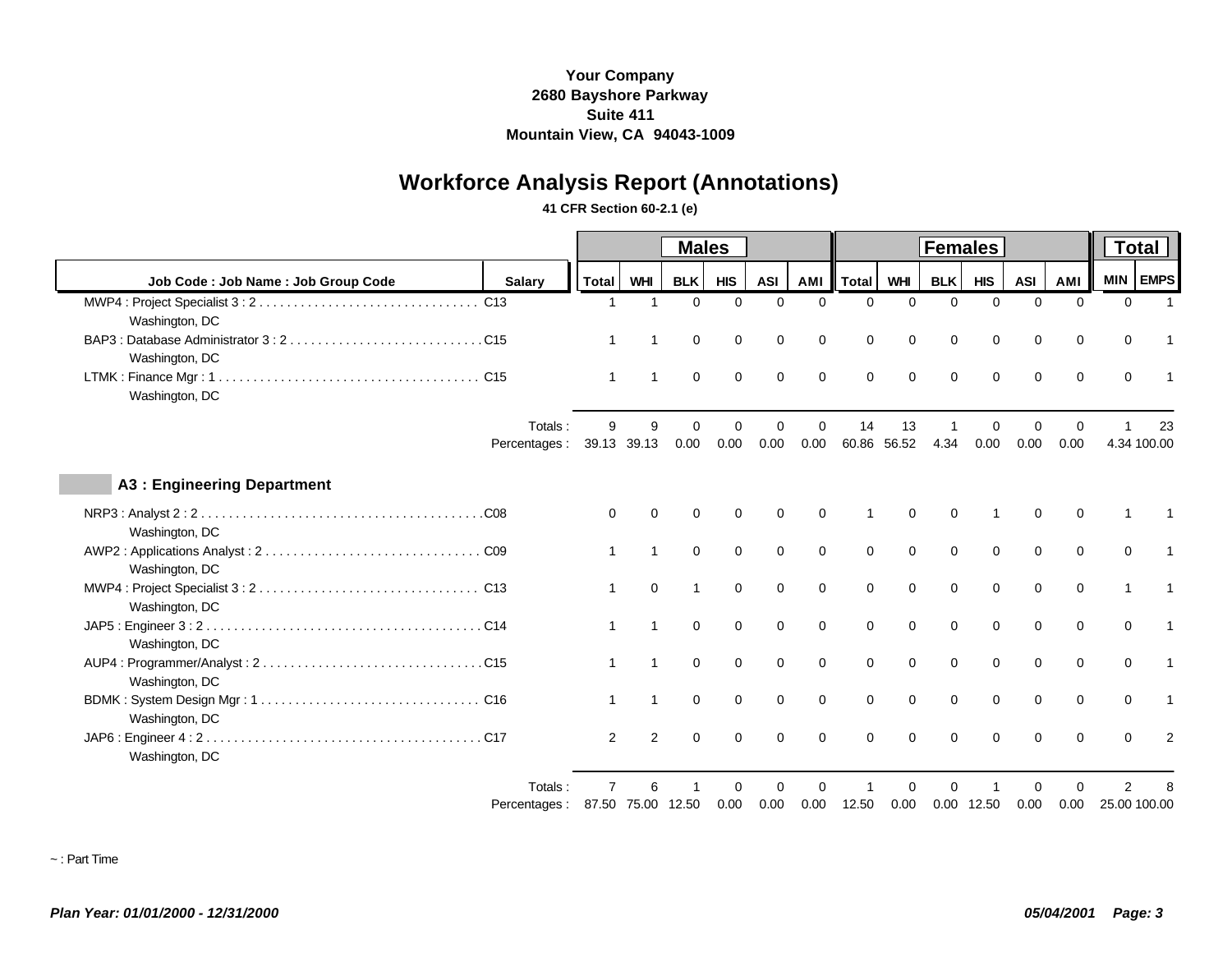# **Workforce Analysis Report (Annotations)**

### **41 CFR Section 60-2.1 (e)**

|                                          |               | <b>Males</b> |             |                |             |             |             |                | <b>Females</b> |                |                |             |             |                |                |
|------------------------------------------|---------------|--------------|-------------|----------------|-------------|-------------|-------------|----------------|----------------|----------------|----------------|-------------|-------------|----------------|----------------|
| Job Code: Job Name: Job Group Code       | <b>Salarv</b> | Total        | <b>WHI</b>  | <b>BLK</b>     | <b>HIS</b>  | <b>ASI</b>  | AMI         | <b>Total</b>   | WHI            | <b>BLK</b>     | <b>HIS</b>     | <b>ASI</b>  | AMI         |                | MIN EMPS       |
| <b>A4 : Marketing Department</b>         |               |              |             |                |             |             |             |                |                |                |                |             |             |                |                |
| Washington, DC                           |               | $\Omega$     | $\Omega$    | $\Omega$       | 0           | $\mathbf 0$ | $\Omega$    |                |                | $\Omega$       | $\Omega$       | 0           | $\mathbf 0$ | 0              |                |
| Washington, DC                           |               | $\mathbf 0$  | $\mathbf 0$ | $\mathbf 0$    | $\mathbf 0$ | $\mathbf 0$ | $\mathbf 0$ | $\mathbf{1}$   | $\mathbf{1}$   | $\mathbf 0$    | $\mathbf 0$    | $\mathbf 0$ | $\mathbf 0$ | $\mathbf 0$    |                |
|                                          | Totals:       | $\Omega$     | $\Omega$    | $\Omega$       | $\Omega$    | $\Omega$    | $\Omega$    | $\overline{2}$ | $\overline{2}$ | $\Omega$       | $\Omega$       | $\Omega$    | $\Omega$    | $\Omega$       |                |
|                                          | Percentages:  | 0.00         | 0.00        | 0.00           | 0.00        | 0.00        | 0.00        | 100.00 100.00  |                | 0.00           | 0.00           | 0.00        | 0.00        |                | 0.00 100.00    |
| <b>A5: Project Management Department</b> |               |              |             |                |             |             |             |                |                |                |                |             |             |                |                |
| Washington, DC                           |               | $\Omega$     | $\Omega$    | $\Omega$       | $\mathbf 0$ | $\mathbf 0$ | $\Omega$    |                |                | $\Omega$       | $\Omega$       | $\Omega$    | $\mathbf 0$ | $\Omega$       |                |
| Washington, DC                           |               | $\mathbf 0$  | $\mathbf 0$ | $\mathbf 0$    | $\mathbf 0$ | $\mathbf 0$ | $\mathbf 0$ | $\overline{1}$ | $\overline{1}$ | $\mathbf 0$    | $\mathbf 0$    | $\mathbf 0$ | $\mathbf 0$ | $\mathbf 0$    |                |
| Washington, DC                           |               | -1           | $\mathbf 0$ | $\overline{1}$ | $\mathbf 0$ | $\mathbf 0$ | $\mathbf 0$ | 6              | $\overline{4}$ | 2              | $\mathbf 0$    | $\mathbf 0$ | $\mathbf 0$ | 3              | $\overline{7}$ |
| Houston, TX                              |               | $\Omega$     | $\Omega$    | $\mathbf 0$    | $\mathbf 0$ | $\mathbf 0$ | $\Omega$    | $\mathbf{1}$   | $\Omega$       | $\Omega$       | $\overline{1}$ | $\Omega$    | $\mathbf 0$ | 1              |                |
| Washington, DC                           |               | $\Omega$     | $\Omega$    | $\Omega$       | $\Omega$    | $\mathbf 0$ | $\Omega$    | $\mathbf{1}$   | $\Omega$       | $\overline{1}$ | $\Omega$       | $\Omega$    | $\Omega$    |                |                |
| Washington, DC                           |               | $\Omega$     | 0           | $\mathbf 0$    | 0           | $\mathbf 0$ | $\mathbf 0$ | 2              | 2              | $\Omega$       | $\Omega$       | $\mathbf 0$ | $\mathbf 0$ | 0              |                |
| Washington, DC                           |               | $\Omega$     | $\mathbf 0$ | $\mathbf 0$    | $\mathbf 0$ | $\mathbf 0$ | $\mathbf 0$ | 3              | $\overline{1}$ | $\overline{1}$ | $\overline{1}$ | $\mathbf 0$ | $\mathbf 0$ | 2              |                |
| Washington, DC                           |               | $\Omega$     | $\Omega$    | $\mathbf 0$    | 0           | $\mathbf 0$ | $\mathbf 0$ | 3              | $\overline{1}$ | $\Omega$       | $\Omega$       | 2           | $\mathbf 0$ | $\overline{2}$ | 3              |
| Washington, DC                           |               | $\Omega$     | $\Omega$    | $\Omega$       | $\Omega$    | $\Omega$    | $\Omega$    | 5              | 3              |                | 1              | $\Omega$    | $\Omega$    | $\overline{2}$ |                |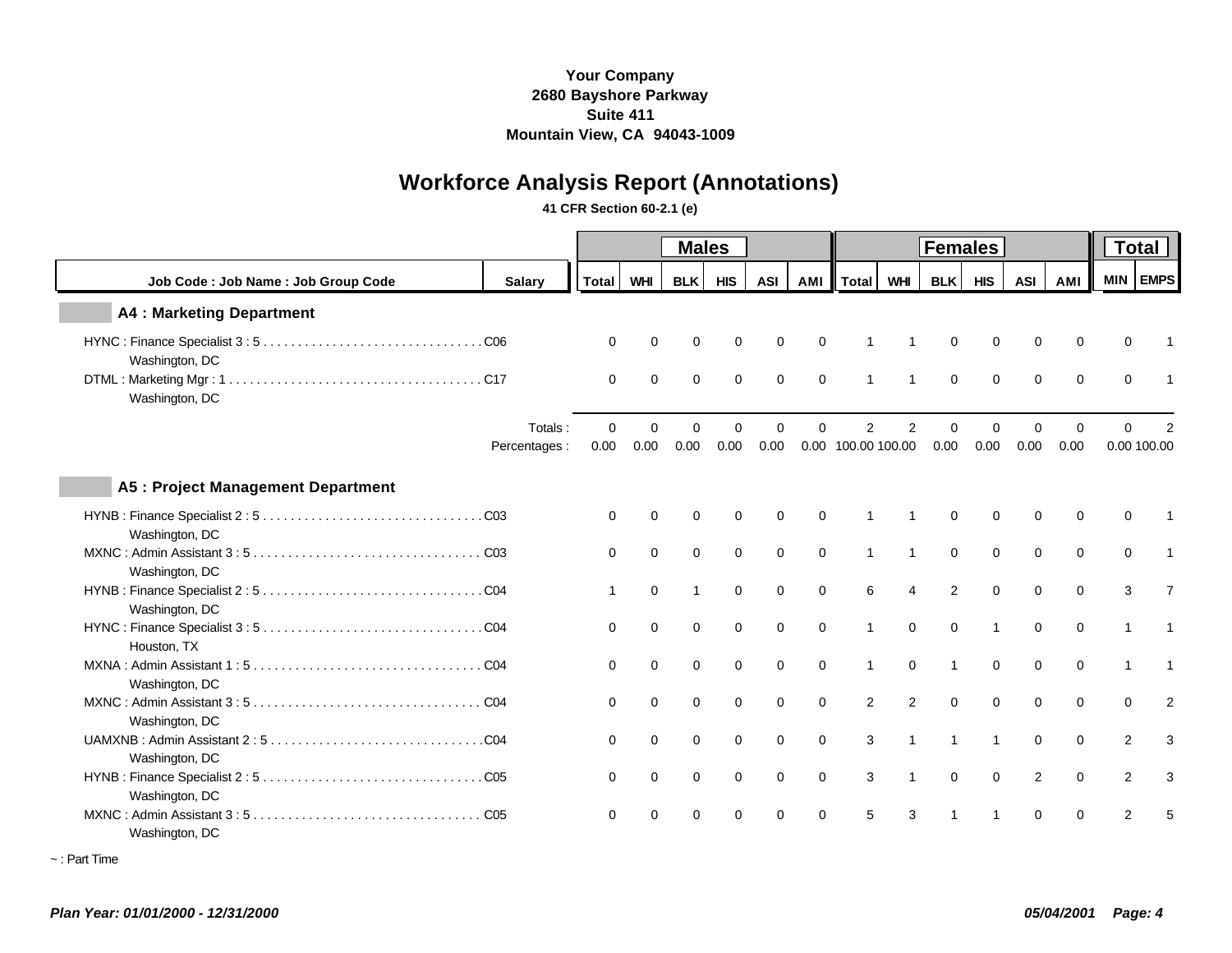# **Workforce Analysis Report (Annotations)**

### **41 CFR Section 60-2.1 (e)**

|                                                                                                                   |               |              |                | <b>Males</b> |             |             |             | <b>Females</b> |                |                |             |                |             |                | <b>Total</b>   |  |  |
|-------------------------------------------------------------------------------------------------------------------|---------------|--------------|----------------|--------------|-------------|-------------|-------------|----------------|----------------|----------------|-------------|----------------|-------------|----------------|----------------|--|--|
| Job Code: Job Name: Job Group Code                                                                                | <b>Salary</b> | <b>Total</b> | <b>WHI</b>     | <b>BLK</b>   | HIS         | <b>ASI</b>  | AMI         | <b>Total</b>   | WHI            | <b>BLK</b>     | <b>HIS</b>  | <b>ASI</b>     | <b>AMI</b>  | MIN EMPS       |                |  |  |
|                                                                                                                   |               | $\Omega$     | $\Omega$       | $\Omega$     | $\Omega$    | $\Omega$    | $\Omega$    |                |                | $\Omega$       | $\Omega$    | $\Omega$       | $\Omega$    | $\Omega$       |                |  |  |
| Washington, DC<br>Washington, DC                                                                                  |               | 0            | $\mathbf 0$    | 0            | 0           | 0           | $\mathbf 0$ |                |                | $\mathbf 0$    | $\mathbf 0$ | 0              | 0           | 0              |                |  |  |
| Washington, DC                                                                                                    |               | $\Omega$     | $\mathbf 0$    | $\mathbf 0$  | $\mathbf 0$ | $\Omega$    | $\Omega$    | $\overline{1}$ | $\Omega$       | $\overline{1}$ | $\Omega$    | $\Omega$       | $\Omega$    | 1              |                |  |  |
| Washington, DC                                                                                                    |               | $\Omega$     | $\mathbf 0$    | $\mathbf 0$  | $\mathbf 0$ | $\mathbf 0$ | $\mathbf 0$ | 2              |                |                | $\Omega$    | $\Omega$       | $\mathbf 0$ |                |                |  |  |
| Washington, DC                                                                                                    |               | $\Omega$     | $\mathbf 0$    | $\mathbf 0$  | $\mathbf 0$ | $\mathbf 0$ | $\mathbf 0$ | 2              | $\overline{2}$ | $\mathbf 0$    | $\mathbf 0$ | $\mathbf 0$    | $\mathbf 0$ | $\Omega$       | $\overline{2}$ |  |  |
| Washington, DC                                                                                                    |               |              |                | $\mathbf 0$  | $\mathbf 0$ | $\mathbf 0$ | $\mathbf 0$ | $\mathbf 0$    | $\mathbf 0$    | $\mathbf 0$    | $\mathbf 0$ | $\mathbf 0$    | $\mathbf 0$ | $\Omega$       |                |  |  |
| Dallas, TX                                                                                                        |               |              |                | $\mathbf 0$  | 0           | $\mathbf 0$ | $\mathbf 0$ | $\Omega$       | $\Omega$       | $\Omega$       | $\mathbf 0$ | $\Omega$       | $\Omega$    | $\Omega$       |                |  |  |
| $MXND:$ Admin Assistant $4:5$ , $\ldots$ , $\ldots$ , $\ldots$ , $\ldots$ , $\ldots$ , $\ldots$<br>Washington, DC |               | $\Omega$     | $\mathbf 0$    | $\mathbf 0$  | $\mathbf 0$ | $\mathbf 0$ | $\mathbf 0$ | 2              |                | $\overline{1}$ | $\Omega$    | $\mathbf 0$    | $\mathbf 0$ | $\overline{1}$ | $\overline{2}$ |  |  |
| Washington, DC                                                                                                    |               | $\Omega$     | $\Omega$       | $\mathbf 0$  | $\mathbf 0$ | $\mathbf 0$ | $\Omega$    |                |                | $\Omega$       | $\Omega$    | 0              | $\Omega$    | $\Omega$       |                |  |  |
| Washington, DC                                                                                                    |               | 0            | $\mathbf 0$    | $\mathbf 0$  | $\mathbf 0$ | $\mathbf 0$ | $\mathbf 0$ | $\mathbf 1$    |                | $\mathbf 0$    | $\mathbf 0$ | $\mathbf 0$    | $\mathbf 0$ | 0              |                |  |  |
| Washington, DC                                                                                                    |               | $\Omega$     | $\Omega$       | $\Omega$     | $\Omega$    | $\Omega$    | $\Omega$    |                |                | $\Omega$       | $\Omega$    | $\Omega$       | $\mathbf 0$ | $\Omega$       |                |  |  |
| Washington, DC                                                                                                    |               | $\Omega$     | $\mathbf 0$    | $\mathbf 0$  | $\mathbf 0$ | $\mathbf 0$ | $\Omega$    | 1              | $\Omega$       | $\mathbf 0$    | $\Omega$    | $\overline{1}$ | $\Omega$    | 1              |                |  |  |
| Washington, DC                                                                                                    |               | $\Omega$     | $\mathbf 0$    | $\mathbf 0$  | $\mathbf 0$ | $\mathbf 0$ | $\Omega$    | 1              | $\Omega$       | $\overline{1}$ | $\mathbf 0$ | $\mathbf 0$    | $\mathbf 0$ | 1              |                |  |  |
| 6AJAP3: Engineer 1: 2.<br>Washington, DC                                                                          |               | 2            | $\overline{2}$ | $\Omega$     | $\Omega$    | $\Omega$    | $\Omega$    | $\Omega$       | $\Omega$       | $\Omega$       | $\Omega$    | $\Omega$       | $\Omega$    | O              |                |  |  |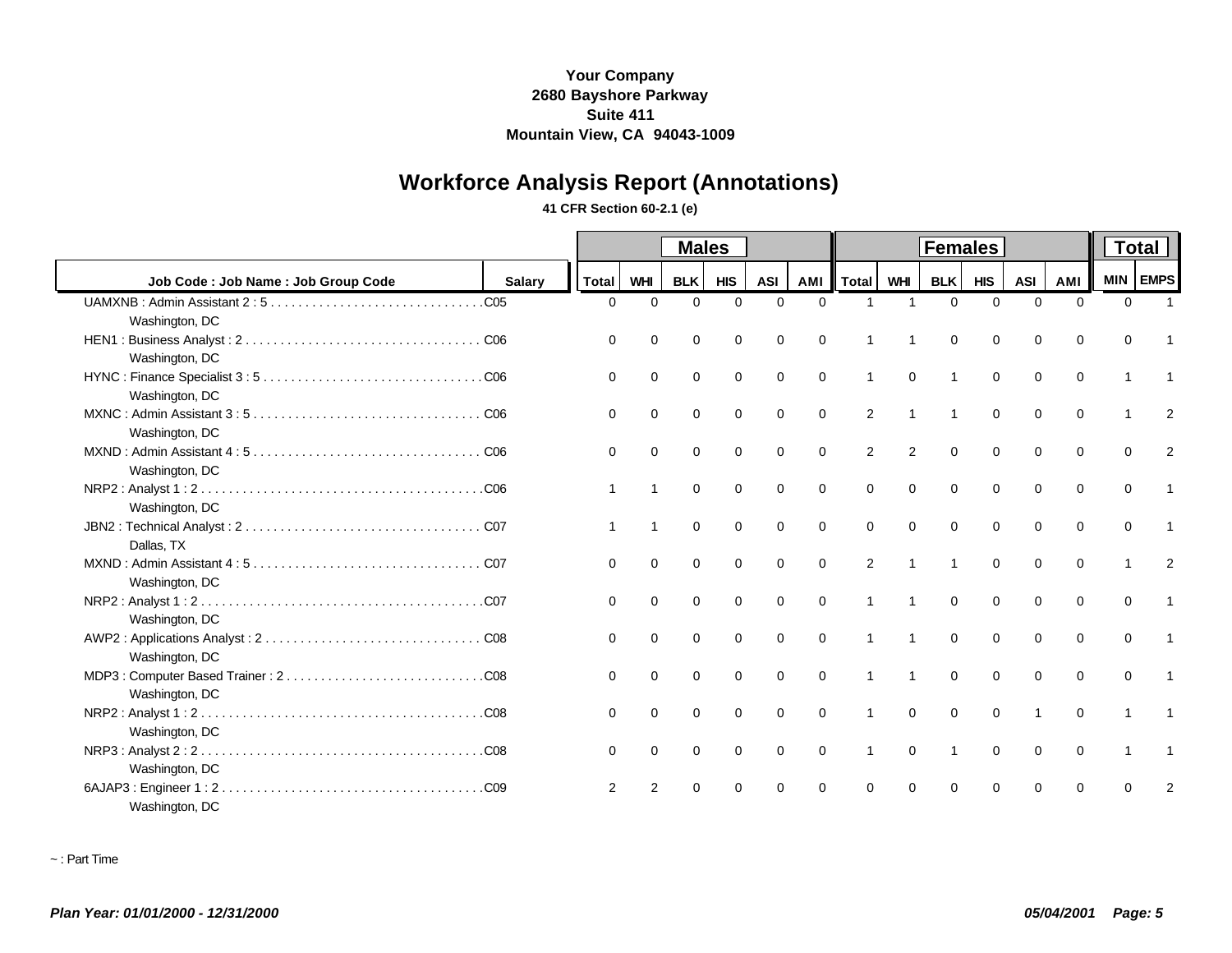# **Workforce Analysis Report (Annotations)**

### **41 CFR Section 60-2.1 (e)**

|                                    |               |              |             | <b>Males</b>   |             |             |             | <b>Females</b> |             |                |             |             |             |                | <b>Total</b> |  |  |
|------------------------------------|---------------|--------------|-------------|----------------|-------------|-------------|-------------|----------------|-------------|----------------|-------------|-------------|-------------|----------------|--------------|--|--|
| Job Code: Job Name: Job Group Code | <b>Salarv</b> | <b>Total</b> | <b>WHI</b>  | <b>BLK</b>     | HIS         | <b>ASI</b>  | AMI         | <b>Total</b>   | WHI         | <b>BLK</b>     | <b>HIS</b>  | <b>ASI</b>  | <b>AMI</b>  | MIN EMPS       |              |  |  |
| Washington, DC                     |               | $\Omega$     | $\Omega$    | $\Omega$       | $\Omega$    | $\Omega$    | $\Omega$    |                |             | $\Omega$       | $\Omega$    | $\Omega$    | $\Omega$    | $\Omega$       |              |  |  |
| Washington, DC                     |               |              |             | $\mathbf 0$    | 0           | 0           | $\mathbf 0$ | 0              | $\Omega$    | 0              | $\mathbf 0$ | 0           | 0           | 0              |              |  |  |
| Washington, DC                     |               |              | $\mathbf 0$ | -1             | $\mathbf 0$ | $\Omega$    | $\Omega$    | $\Omega$       | $\Omega$    | $\mathbf 0$    | $\Omega$    | $\Omega$    | $\Omega$    | $\overline{1}$ |              |  |  |
| Washington, DC                     |               |              |             | $\mathbf 0$    | 0           | $\mathbf 0$ | $\Omega$    | $\Omega$       | $\Omega$    | $\mathbf 0$    | $\mathbf 0$ | $\Omega$    | $\Omega$    | $\Omega$       |              |  |  |
| Washington, DC                     |               |              | $\mathbf 0$ | $\overline{1}$ | $\mathbf 0$ | $\mathbf 0$ | $\mathbf 0$ | $\mathbf 0$    | $\Omega$    | $\mathbf 0$    | $\mathbf 0$ | $\mathbf 0$ | $\mathbf 0$ | 1              |              |  |  |
| Washington, DC                     |               |              | -1          | $\mathbf 0$    | $\mathbf 0$ | $\mathbf 0$ | $\mathbf 0$ | $\Omega$       | $\Omega$    | $\mathbf 0$    | $\mathbf 0$ | 0           | $\mathbf 0$ | $\Omega$       |              |  |  |
| Washington, DC                     |               | $\Omega$     | $\Omega$    | $\mathbf 0$    | $\Omega$    | $\Omega$    | $\Omega$    |                |             | $\Omega$       | $\Omega$    | $\Omega$    | $\Omega$    | $\Omega$       |              |  |  |
| Washington, DC                     |               | $\Omega$     | $\mathbf 0$ | $\mathbf 0$    | $\mathbf 0$ | $\Omega$    | $\mathbf 0$ | 1              | $\Omega$    | $\overline{1}$ | $\Omega$    | $\mathbf 0$ | $\mathbf 0$ | $\overline{1}$ |              |  |  |
| Washington, DC                     |               |              | -1          | $\Omega$       | $\mathbf 0$ | $\Omega$    | $\Omega$    | $\Omega$       | $\Omega$    | $\Omega$       | $\Omega$    | $\Omega$    | $\Omega$    | $\Omega$       |              |  |  |
| Washington, DC                     |               |              | $\mathbf 0$ | -1             | $\mathbf 0$ | $\mathbf 0$ | $\mathbf 0$ | $\mathbf 0$    | $\mathbf 0$ | $\mathbf 0$    | $\mathbf 0$ | $\mathbf 0$ | $\mathbf 0$ | 1              |              |  |  |
| Washington, DC                     |               | $\Omega$     | $\Omega$    | $\Omega$       | $\Omega$    | $\Omega$    | $\Omega$    |                |             | $\Omega$       | $\Omega$    | $\Omega$    | $\Omega$    | $\Omega$       |              |  |  |
| Washington, DC                     |               | 2            | 2           | $\mathbf 0$    | $\mathbf 0$ | $\Omega$    | $\Omega$    | $\Omega$       | $\Omega$    | $\Omega$       | $\Omega$    | $\Omega$    | $\Omega$    | $\Omega$       | 2            |  |  |
| Washington, DC                     |               |              | $\mathbf 1$ | $\mathbf 0$    | $\mathbf 0$ | $\mathbf 0$ | $\Omega$    | $\Omega$       | $\Omega$    | $\Omega$       | $\mathbf 0$ | 0           | $\mathbf 0$ | $\Omega$       |              |  |  |
| Washington, DC                     |               |              |             | $\Omega$       | $\Omega$    | $\Omega$    | $\Omega$    | $\Omega$       | $\Omega$    | $\Omega$       | $\Omega$    | $\Omega$    | $\Omega$    | $\Omega$       |              |  |  |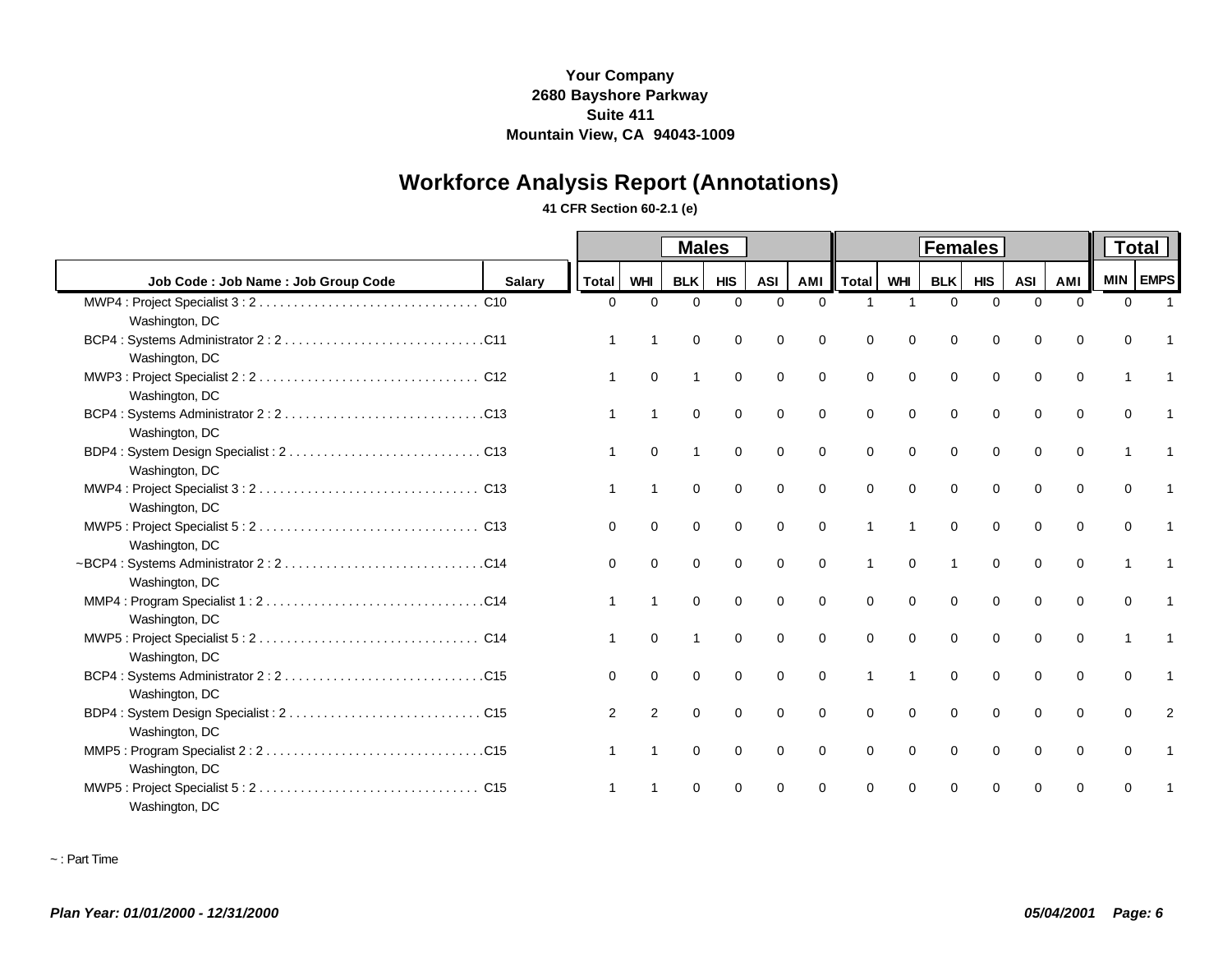# **Workforce Analysis Report (Annotations)**

#### **41 CFR Section 60-2.1 (e)**

|                                         |                         |              |                   |                  |                  |                  |                  |                |             | <b>Total</b>      |             |             |                  |                    |                 |
|-----------------------------------------|-------------------------|--------------|-------------------|------------------|------------------|------------------|------------------|----------------|-------------|-------------------|-------------|-------------|------------------|--------------------|-----------------|
|                                         |                         | <b>Males</b> |                   |                  |                  |                  |                  |                |             | <b>Females</b>    |             |             |                  |                    |                 |
| Job Code: Job Name: Job Group Code      | <b>Salarv</b>           | <b>Total</b> | <b>WHI</b>        | <b>BLK</b>       | <b>HIS</b>       | <b>ASI</b>       | AMI              | <b>Total</b>   | <b>WHI</b>  | <b>BLK</b>        | <b>HIS</b>  | <b>ASI</b>  | AMI              |                    | <b>MIN EMPS</b> |
| Washington, DC                          |                         | 1            |                   | $\Omega$         | $\Omega$         | $\Omega$         | $\Omega$         | $\Omega$       | $\Omega$    | $\Omega$          | $\Omega$    | $\Omega$    | $\Omega$         | $\Omega$           |                 |
|                                         | Totals:<br>Percentages: | 17           | 13<br>29.31 22.41 | $\Delta$<br>6.89 | $\Omega$<br>0.00 | $\Omega$<br>0.00 | $\Omega$<br>0.00 | 41<br>70.68    | 25          | 10<br>43.10 17.24 | 3<br>5.17   | 3<br>5.17   | $\Omega$<br>0.00 | 20<br>34.48 100.00 | 58              |
| <b>A6 : Special Projects Department</b> |                         |              |                   |                  |                  |                  |                  |                |             |                   |             |             |                  |                    |                 |
| Washington, DC                          |                         | $\Omega$     | $\Omega$          | $\Omega$         | 0                | 0                | $\Omega$         |                |             |                   | $\Omega$    | $\Omega$    | 0                |                    |                 |
| Washington, DC                          |                         |              |                   | $\mathbf 0$      | $\mathbf 0$      | $\mathbf 0$      | $\mathbf 0$      | $\mathbf 0$    | $\mathbf 0$ | $\Omega$          | $\mathbf 0$ | $\mathbf 0$ | $\mathbf 0$      | $\mathbf 0$        |                 |
| Washington, DC                          |                         |              |                   | $\mathbf 0$      | $\mathbf 0$      | $\Omega$         | $\Omega$         | $\Omega$       | $\Omega$    | $\Omega$          | $\mathbf 0$ | $\Omega$    | $\mathbf 0$      | $\Omega$           |                 |
| Washington, DC                          |                         |              |                   | $\mathbf 0$      | $\mathbf 0$      | $\mathbf 0$      | $\mathbf 0$      | $\mathbf 0$    | $\Omega$    | $\Omega$          | $\mathbf 0$ | $\Omega$    | $\mathbf 0$      | $\Omega$           |                 |
| Washington, DC                          |                         | 0            | $\mathbf 0$       | 0                | $\mathbf 0$      | $\mathbf 0$      | 0                | $\overline{1}$ | 1           | $\mathbf 0$       | $\mathbf 0$ | $\mathbf 0$ | $\mathbf 0$      | $\mathbf 0$        |                 |
| Washington, DC                          |                         | $\Omega$     | $\mathbf 0$       | $\mathbf 0$      | $\mathbf 0$      | $\mathbf 0$      | $\mathbf 0$      | $\mathbf{1}$   | 1           | $\Omega$          | $\mathbf 0$ | $\mathbf 0$ | $\mathbf 0$      | $\mathbf 0$        |                 |
| Washington, DC                          |                         |              |                   | $\Omega$         | $\mathbf 0$      | $\mathbf 0$      | $\mathbf 0$      | $\Omega$       | $\Omega$    | $\Omega$          | $\Omega$    | $\Omega$    | $\mathbf 0$      | $\Omega$           |                 |
| Washington, DC                          |                         | $\Omega$     | $\Omega$          | $\mathbf 0$      | $\mathbf 0$      | 0                | $\mathbf 0$      | $\overline{1}$ |             | $\Omega$          | $\mathbf 0$ | $\mathbf 0$ | $\mathbf 0$      | $\mathbf 0$        |                 |
| Washington, DC                          |                         |              |                   | $\mathbf 0$      | $\mathbf 0$      | $\mathbf 0$      | $\mathbf 0$      | $\mathbf 0$    | $\mathbf 0$ | $\Omega$          | $\mathbf 0$ | $\mathbf 0$ | $\mathbf 0$      | $\mathbf 0$        |                 |
| Washington, DC                          |                         |              |                   | $\Omega$         | $\mathbf 0$      | 0                | $\mathbf 0$      | $\Omega$       | $\Omega$    | $\Omega$          | $\Omega$    | $\Omega$    | $\mathbf 0$      | $\mathbf 0$        |                 |
| Washington, DC                          |                         |              |                   | $\Omega$         | $\Omega$         | $\Omega$         | $\Omega$         | $\Omega$       | $\Omega$    | $\Omega$          | $\Omega$    | $\Omega$    | $\Omega$         | $\Omega$           |                 |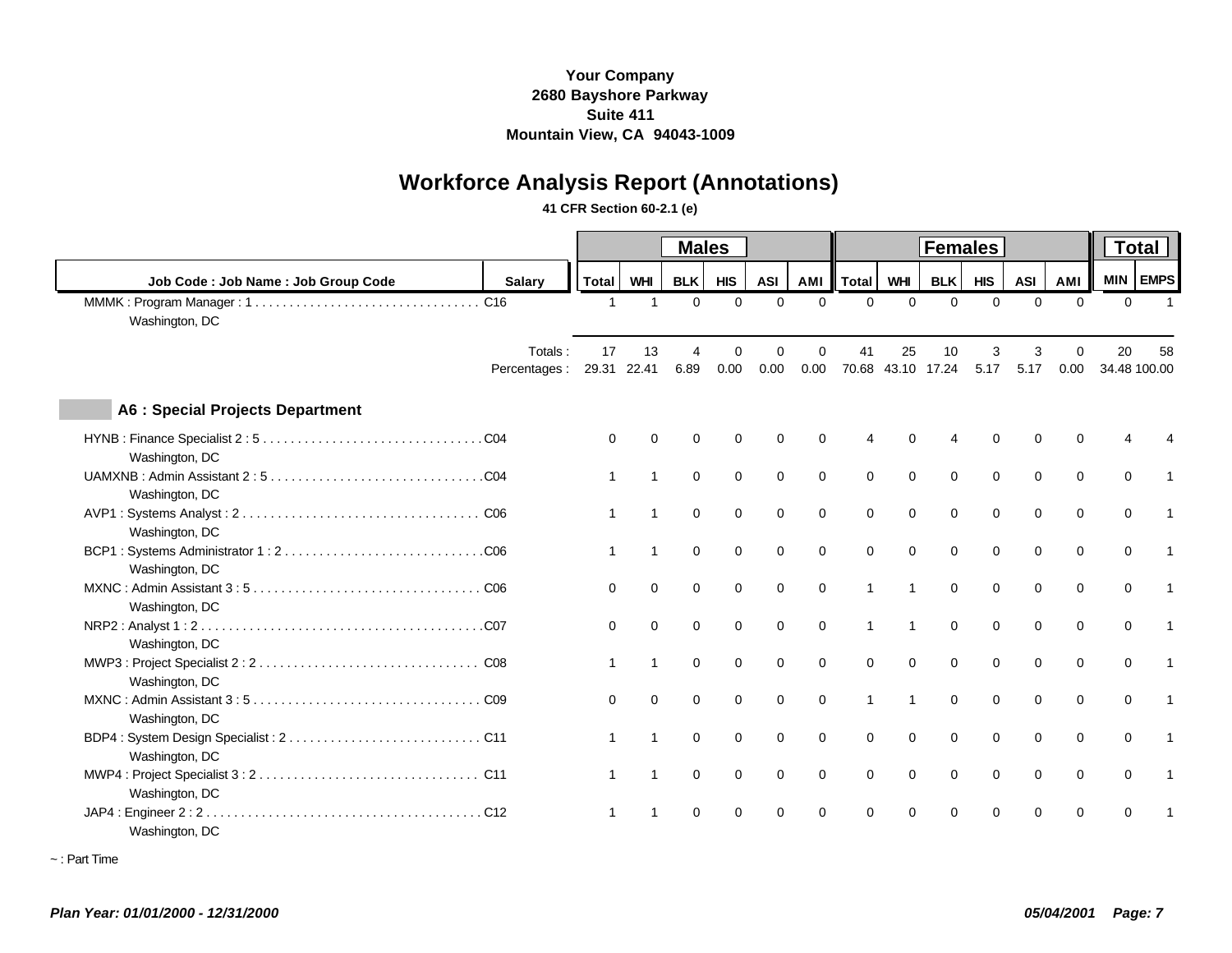# **Workforce Analysis Report (Annotations)**

### **41 CFR Section 60-2.1 (e)**

|                                              |               |              |                | <b>Males</b> |             |             |             | Females      |              |             |             |             |             | <b>Total</b>    |    |  |
|----------------------------------------------|---------------|--------------|----------------|--------------|-------------|-------------|-------------|--------------|--------------|-------------|-------------|-------------|-------------|-----------------|----|--|
| Job Code: Job Name: Job Group Code           | <b>Salarv</b> | <b>Total</b> | <b>WHI</b>     | <b>BLK</b>   | <b>HIS</b>  | <b>ASI</b>  | AMI         | <b>Total</b> | <b>WHI</b>   | <b>BLK</b>  | <b>HIS</b>  | <b>ASI</b>  | AMI         | <b>MIN EMPS</b> |    |  |
|                                              |               |              | -1             | $\Omega$     | $\Omega$    | $\Omega$    | $\Omega$    | $\Omega$     | $\Omega$     | $\Omega$    | $\Omega$    | $\Omega$    | $\Omega$    | $\Omega$        |    |  |
| Washington, DC                               |               |              |                |              |             |             |             |              |              |             |             |             |             |                 |    |  |
| Washington, DC                               |               |              |                | 0            | $\mathbf 0$ | $\mathbf 0$ | 0           | $\mathbf 0$  | 0            | 0           | $\mathbf 0$ | $\Omega$    | $\mathbf 0$ | $\Omega$        |    |  |
| Washington, DC                               |               |              | $\overline{1}$ | $\mathbf 0$  | $\mathbf 0$ | $\mathbf 0$ | 0           | $\mathbf 0$  | $\mathbf 0$  | $\mathbf 0$ | $\mathbf 0$ | $\mathbf 0$ | $\mathbf 0$ | 0               |    |  |
| Washington, DC                               |               |              | $\overline{1}$ | $\mathbf 0$  | $\mathbf 0$ | $\pmb{0}$   | $\mathbf 0$ | $\mathbf 0$  | $\mathbf 0$  | $\mathbf 0$ | $\mathbf 0$ | $\mathbf 0$ | $\mathbf 0$ | $\mathbf 0$     |    |  |
| JAP5 : Engineer 3 : 2<br>W<br>Washington, DC |               |              | -1             | 0            | $\mathbf 0$ | $\mathbf 0$ | $\mathbf 0$ | $\mathbf 0$  | 0            | $\mathbf 0$ | $\mathbf 0$ | $\Omega$    | $\mathbf 0$ | $\Omega$        |    |  |
| Washington, DC                               |               | 3            | 3              | 0            | $\mathbf 0$ | $\pmb{0}$   | $\mathbf 0$ | $\mathbf 0$  | $\Omega$     | 0           | $\mathbf 0$ | $\mathbf 0$ | $\mathbf 0$ | $\Omega$        | Э  |  |
| Washington, DC                               |               |              | $\overline{1}$ | $\mathbf 0$  | $\mathbf 0$ | $\mathbf 0$ | $\mathbf 0$ | $\mathbf 0$  | $\mathbf 0$  | $\mathbf 0$ | $\mathbf 0$ | $\mathbf 0$ | $\mathbf 0$ | $\mathbf 0$     |    |  |
| Washington, DC                               |               |              | -1             | $\Omega$     | $\Omega$    | $\Omega$    | $\Omega$    | $\Omega$     | $\Omega$     | $\Omega$    | $\Omega$    | $\Omega$    | $\Omega$    | $\Omega$        |    |  |
|                                              | Totals:       | 17           | 17             | $\Omega$     | $\Omega$    | $\Omega$    | 0           | 7            | 3            | $\lambda$   | $\Omega$    | $\Omega$    | $\Omega$    |                 | 24 |  |
|                                              | Percentages : | 70.83 70.83  |                | 0.00         | 0.00        | 0.00        | 0.00        | 29.16        | 12.50 16.66  |             | 0.00        | 0.00        | 0.00        | 16.66 100.00    |    |  |
| <b>A7: MIS Department</b>                    |               |              |                |              |             |             |             |              |              |             |             |             |             |                 |    |  |
| Washington, DC                               |               | $\Omega$     | $\Omega$       | $\Omega$     | $\Omega$    | $\Omega$    | $\Omega$    |              |              | $\Omega$    | $\Omega$    | $\Omega$    | $\Omega$    | $\Omega$        |    |  |
| Washington, DC                               |               | $\Omega$     | $\mathbf 0$    | $\mathbf 0$  | $\mathbf 0$ | $\mathbf 0$ | $\mathbf 0$ | $\mathbf{1}$ | $\mathbf{1}$ | $\mathbf 0$ | $\mathbf 0$ | $\mathbf 0$ | $\mathbf 0$ | $\Omega$        |    |  |
| NRP4: Analyst 3:2<br>Washington, DC          |               |              | -1             | 0            | $\mathbf 0$ | $\mathbf 0$ | $\mathbf 0$ | $\mathbf 0$  | $\mathbf 0$  | 0           | $\mathbf 0$ | $\mathbf 0$ | $\mathbf 0$ | $\mathbf 0$     |    |  |
| Washington, DC                               |               |              |                | $\Omega$     | $\Omega$    | $\Omega$    | $\Omega$    | $\mathbf 0$  | 0            | $\Omega$    | $\Omega$    | $\Omega$    | $\mathbf 0$ | $\Omega$        |    |  |